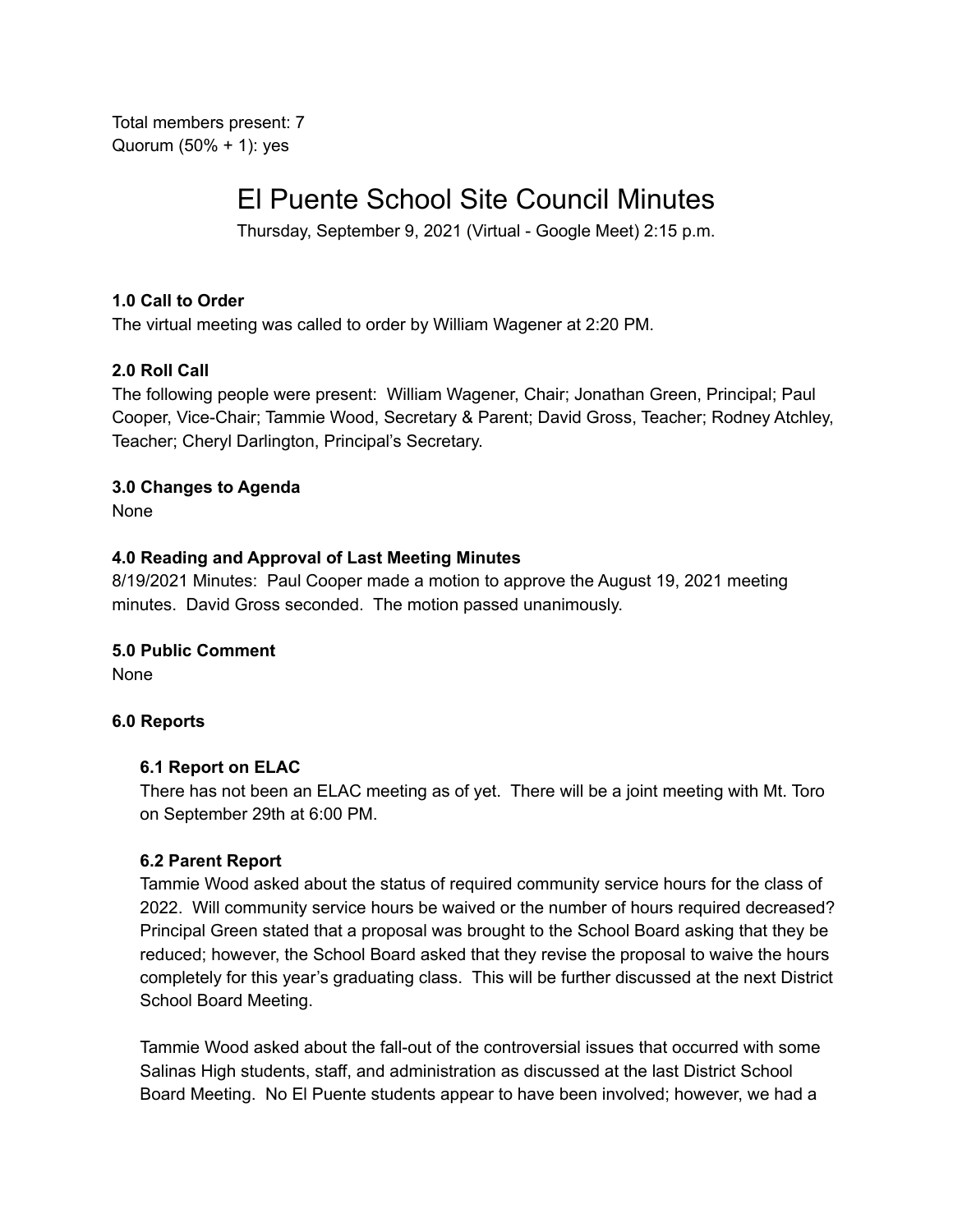student speak about the incident at the Board Meeting. There will certainly be some potential policy/administration changes as a result of the incident.

# **6.3 Student Report**

None

# **6.4 Staff Report**

WASC deadlines were brought up as a concern. It takes a couple of months to write the necessary documentation and 6 weeks have elapsed since the last discussion. It was stated that some of it has been written and can be found in the shared drive. Principal Green stated that there will be more information available at the next meeting. We are hopeful that we will qualify for the maximum number of years of accreditation (6 years).

# **6.5 Administration Report**

Principal Green presented enrollment numbers. Current enrollment is at 387 students. 158 are in-person plus 64 students in HiSET. 165 students are participating in distance learning (56 in Middle School and 109 in High School). They continue to add more students to the distance learning program. There is currently a wait list of approximately 25 Middle School students and 70 High School students. Principal Green expects to have enrollment break 400 in the next week or two with the addition of distance learning students. There could be approximately 440 students by the next School Site Council meeting due to the pressure from Special Ed to allow students access from home.

Principal Green also discussed additional Staffing recommendations. They are currently in the process of hiring a Social Studies teacher. There is an ELD teaching job posted; however, nobody has applied as of yet. They are currently hiring an AP of Alternative Education. This will be a big umbrella position that will include El Puente, Mt. Toro, and Carr Lake. They are hoping to house this position at El Puente which will give us more access to this staff member. They are also in the process of interviewing for an Intervention Specialist replacement and are in the approval process for a third Intervention Specialist.

Some of the areas of recent success are as follows: 1) El Puente is now on Social Media. They are trying to add little blurbs about students as they graduate or achieve special milestones. 2) Teachers are reaching out to parents using translated phone calls. This has allowed for much more accessibility to parents that speak languages other than English. It is machine translation, but seems to work quite well. Texting translation service is coming soon. 3) We have rolled out the "Lone Wolf" program for students needing intervention. The "honeymoon" stage has worn off and student laziness and/or baggage is beginning to show. This program lets the administration know that there is an issue sooner. There is a process in place to first contact the parents, then the Intervention Specialist, and if necessary the Principal. There are currently 24 submissions. 4) El Puente has really been improving the efficiency of our electronic processes.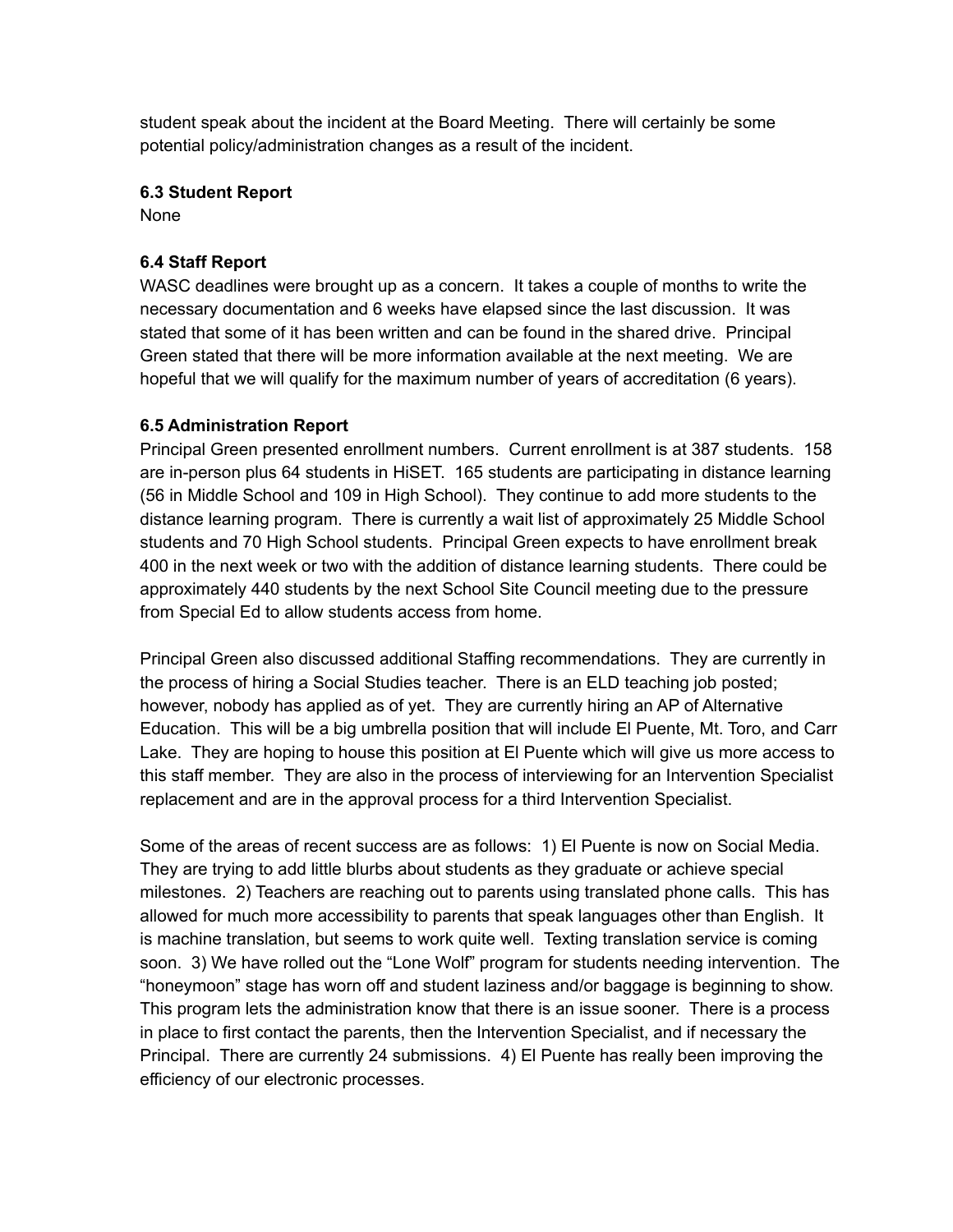Some of the areas of growth are as follows: 1) Continuously enrolling students can be a bottleneck. Other schools enroll cyclically. Since El Puente has to continuously enroll throughout the school year, we need to ensure efficiency. 2) We need to increase digital engagement / work completion. 3) We need to continue to ensure staff stability as well as hiring experienced staff. 4) We need to be prepared for WASC in the Fall so that we are ready in the Spring.

Paul Cooper brought up concerns about new staff not having any alternative education experience. This is a brand new culture and is radically different from traditional schooling. Principal Green stated that most of the new staff without alternative education background is in Middle School. This is why they were eased into the program with only 2 classes. They will be integrated into the full independent study model of having only 1 class at a time. They have done a very good job considering they do not have the experience with this school model.

We need to continue to "myth-bust" the misunderstanding of the nature of alternative education.

# **7.0 Unfinished Business**

## **7.1 Budget Details**

Principal Green provided further details regarding budget moves presented in the August 19, 2021 meeting as follows:

All moves within the budget affected the CSI-ESSA Grant.

**We decreased object codes 4200 by \$18,000.00; decreased 4300 by \$21,500.00; decreased; decreased 5600 by \$22,500.00; decreased 5800 by \$12,000; decreased 5850 by \$8,000 and increased object code 4400 by \$82,000,000.00.**

| <u>Item</u>                                  | Cost     | <b>Object Code</b> | <u>Source</u>   | <b>Goal</b> |
|----------------------------------------------|----------|--------------------|-----------------|-------------|
| <b>School Intervention Tracking Software</b> | \$15,000 | 5850               | <b>CSI-ESSA</b> | 1.2         |
| <b>School-Parent Interaction Software</b>    | \$9,500  | 5850               | CSI-ESSA        | 1.7         |
| Intervention Curriculum Software             | \$2,500  | 5850               | CSI-ESSA        | 1.7         |
| <b>School Communication Software</b>         | \$2,800  | 5850               | CSI-ESSA        | 3.3         |
| School Social Media Outreach to Parents      | \$2,000  | 5850               | <b>CSI-ESSA</b> | 3.3         |

This allowed us to purchase Hybrid/Distance Learning Camera Technology as follows:

| <u>Item</u>                                         | Cost | <b>Object Code Source</b> |              | Goal |
|-----------------------------------------------------|------|---------------------------|--------------|------|
| Hybrid/Distance Learning Camera Technology \$66,036 |      | 4400                      | CSI-ESSA 1.7 |      |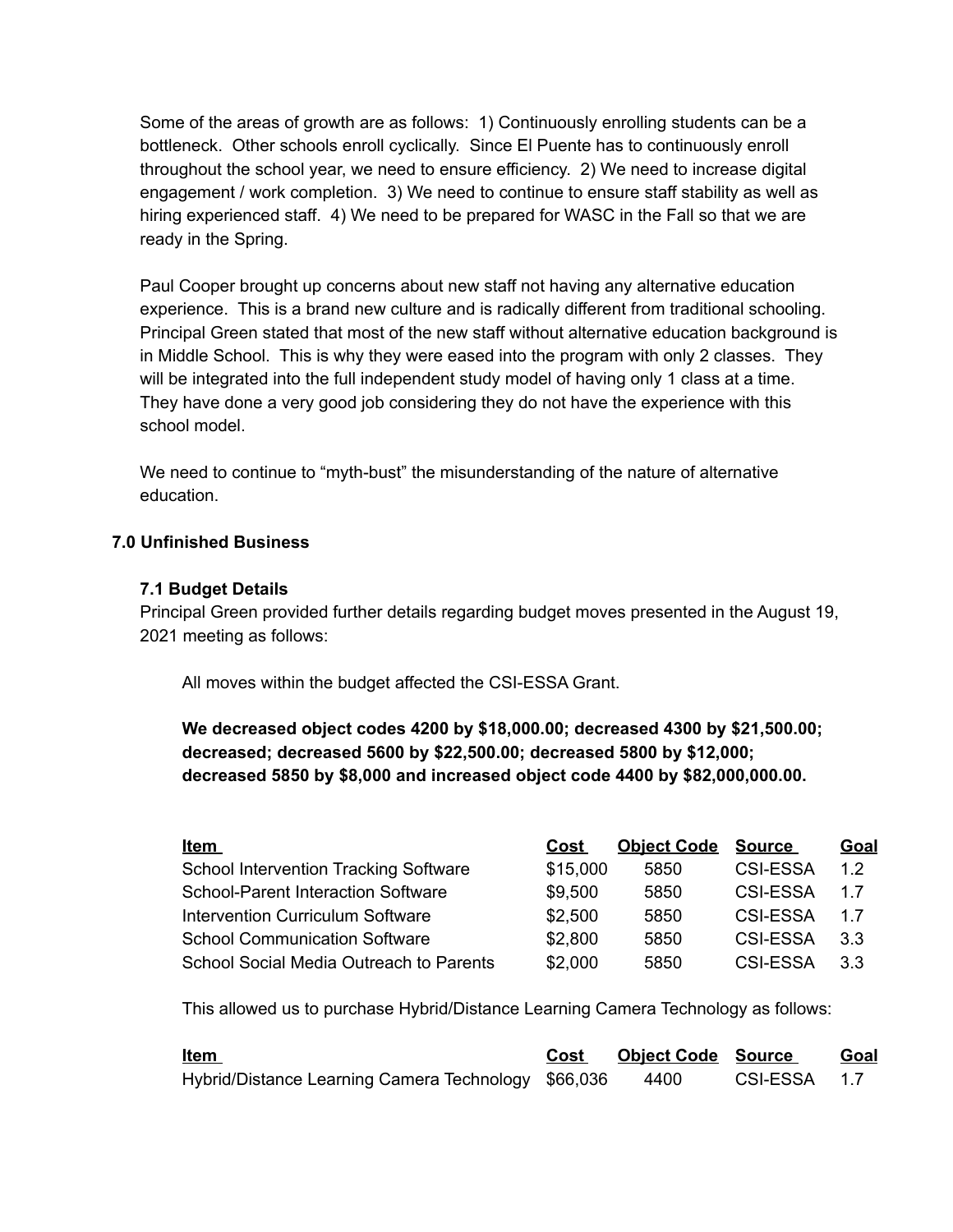In total, \$84,000.00 was moved, \$82,000 to allow El Puente to move forward and accommodate Hybrid learning.

These items were initially the main focus in order to allocate the \$159,000 of disappearing funds. Additional monies are available and need to be allocated at a future date.

Tammie Wood made a motion to approve the funding requests as presented in our meeting today and summarized by Principal Jonathan Green in the 8/19/2021 document. Paul Cooper seconded. Motion passed unanimously.

#### **8.0 New Business**

#### **8.1 Budget Changes**

Principal Green presented additional budget changes.

**This month's adjustments are to refine the changes made last month and to get some additional equipment. We have decreased object code 5800 by \$5,000.00 & object code 5850 by \$9,200.00. We have increased object code 4300 by \$2,200 and increased object code 4400 by \$12,000.00. All of these adjustments are in the CSI-ESSA Grant.**

| <u>Item</u>                | <u>Cost</u> | <b>Object Code</b> | <b>Source</b>   | <u>Goal</u> |
|----------------------------|-------------|--------------------|-----------------|-------------|
| Software (PIQNIC)          | \$11,232    | 5800               | <b>CSI-ESSA</b> | 17          |
| <b>Sprout Social</b>       | \$3,264.39  | 5800               | <b>CSI-ESSA</b> | 17          |
| New Computers for Teachers | \$6,179.48  | 4300               | <b>CSI-ESSA</b> | 17          |
| New Computers for Teachers | \$10,585.01 | 4400               | <b>CSI-ESSA</b> | 17          |

# **The only other change request is moving \$2000 from LCFF - Supplemental and Concentration object code 5800 to object code 1100 to cover paying the HiSET proctors.**

PIQNIC is a task manager and document management system that is currently being used to track intake master documents, etc. We are currently in a pilot program with the function of tracking documents. They have already begun using PIQNIC as a task manager. After all the kinks are worked out, use of the system will be expanded upon.

Tammie Wood made a motion to approve the funding requests as presented in our meeting today and summarized by Principal Jonathan Green in the 9/9/2021 document. Rod Atchley seconded. Motion passed unanimously.

## **8.0 Announcements**

The IEP process needs to be revised. When students are transferred to El Puente, they are being sent over with a boilerplate IEP and many of them do not mention alternative education so